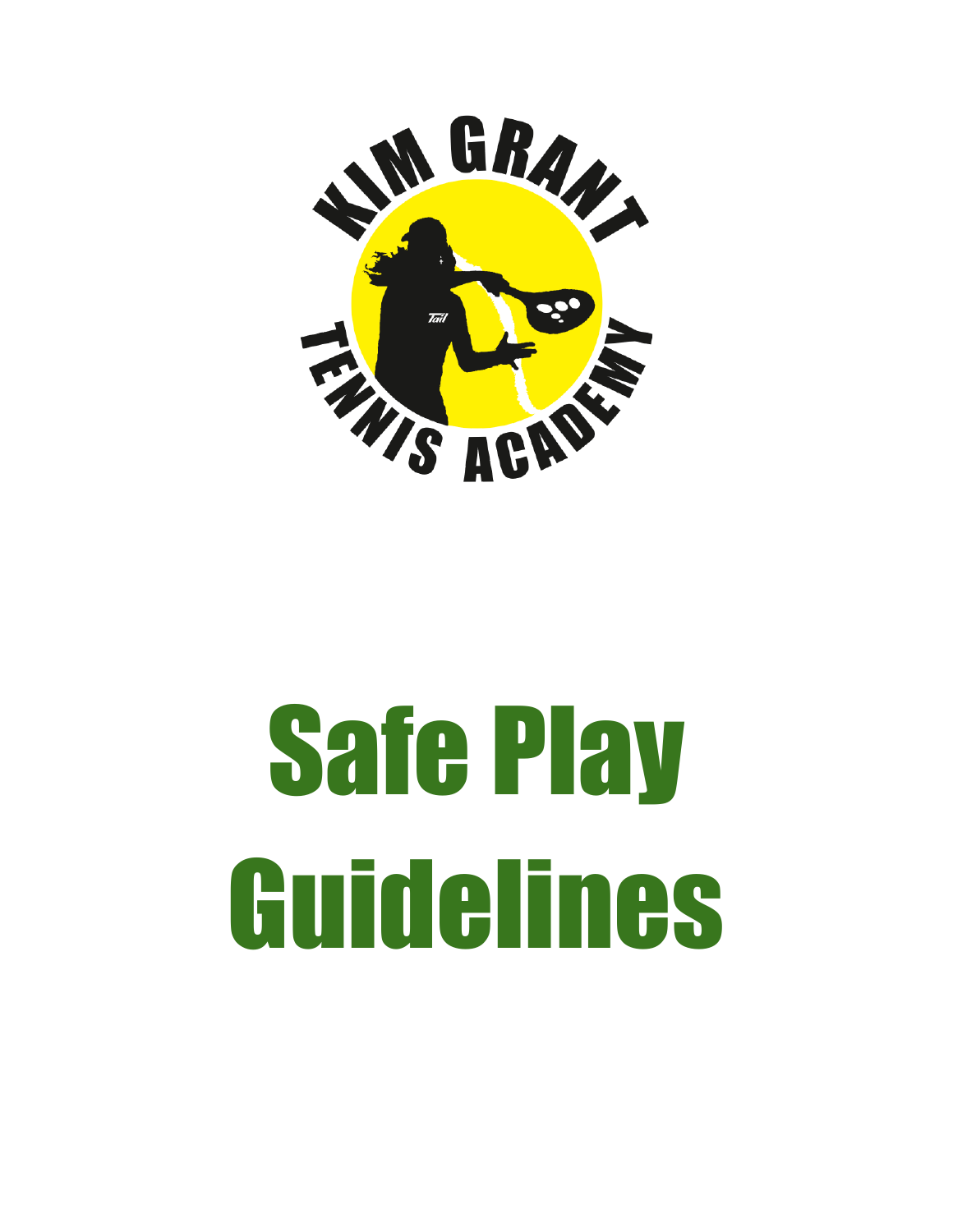## Organization of Tennis Activities

- All bookings for private lessons and camps (when applicable) must be made 24 hours in advance.
- Check in is no later than 15min in advance.
- Upon arrival, temperatures will be taken.
- Face coverings must be worn while on property. The only exception will be for players during active play. No mask, no access.
- Wash or sanitize your hands before and after your tennis play. Designated hand sanitizing stations are available on the property.
- Limited demo racket usage until further notice.
- Please avoid congregating before and after play. Respect social distancing guidelines at all times.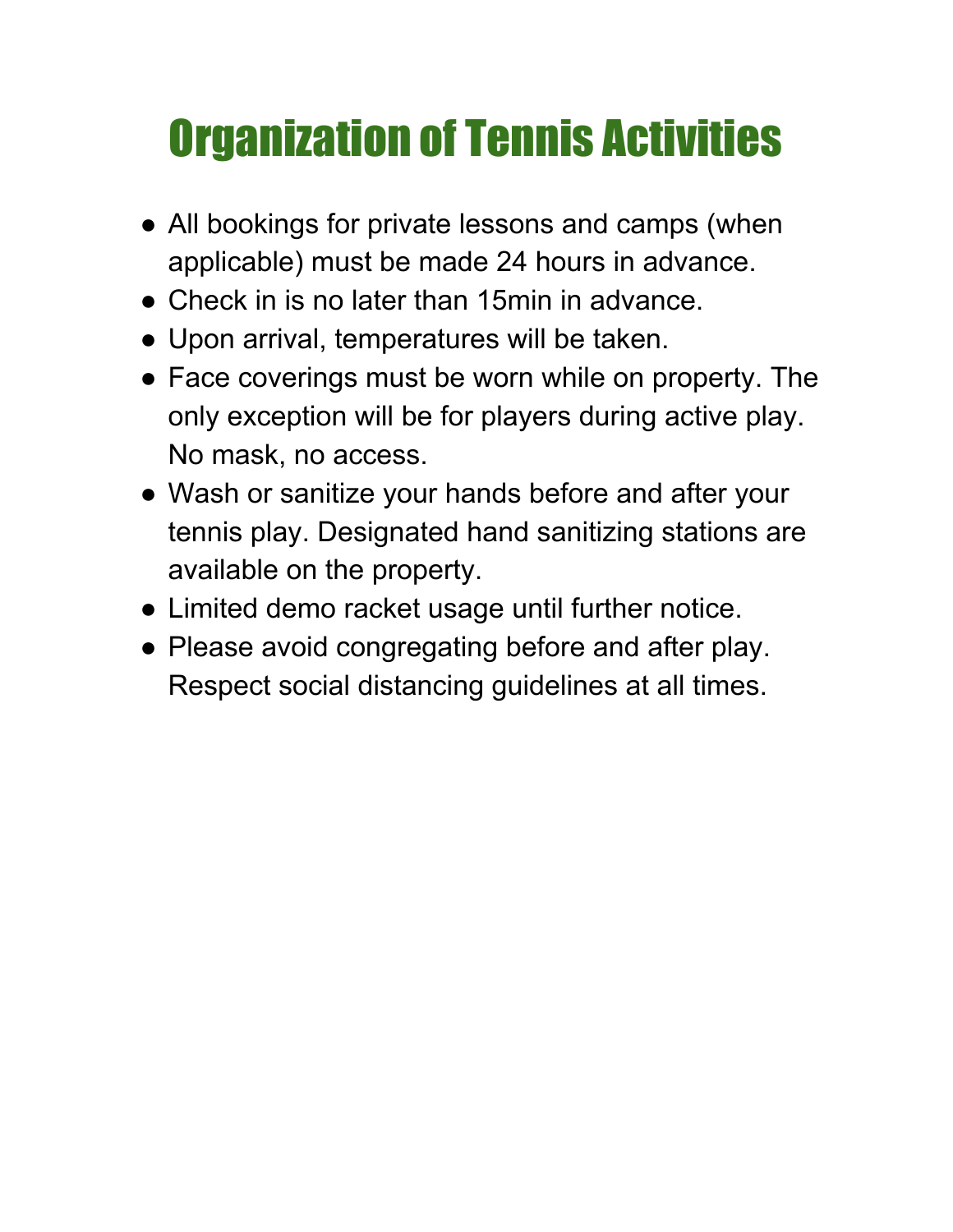## Tennis Play Rules

- Wash your hands with a disinfectant or soap before and after your court time. Look for designated hand sanitizer stations on the property.
- No spitting or clearing of phlegm is permitted.
- Bring a full water bottle.
- Consider using a glove on your non playing hand.
- Avoid touching court gates, fences, benches, etc.
- Do not share equipment, food, drinks, or towels when playing.
- Stay 6 feet apart from other players at all times. Do not shake hands or high five.
- Only the Coach is allowed to pick up balls.
- Wear your face covering/ mask before and after play. You may take your mask off during play, while running etc.
- Please leave the court as soon as your lesson is done.
- Wash your hands thoroughly or use hand sanitizer after coming off the court.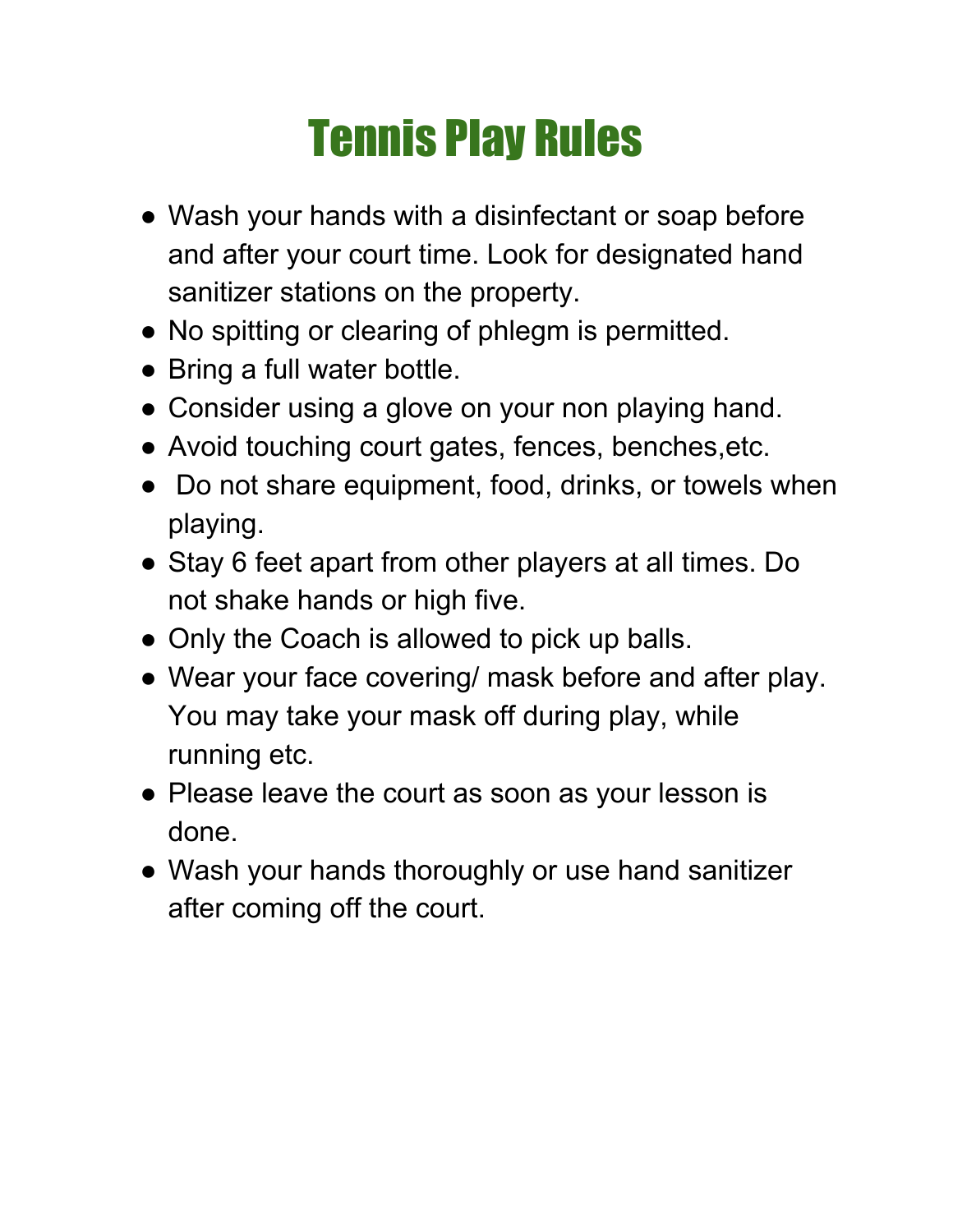#### Coaching Guidelines

- All private lessons must be booked 24 hours in advance.
- Social distancing guidelines must be followed at all times.
- Players must bring their own towel and water bottle.
- Players must not handle lesson equipment.
- No sharing of equipment is allowed between the Player and the Coach.
- The Coach is responsible for picking up balls and keeping the court organized.
- No serving lessons until further notice.
- The Coach will remove face covering/ mask to give instructions to Players to ensure the instructions are heard- the Coach will remain 6ft away during this time.